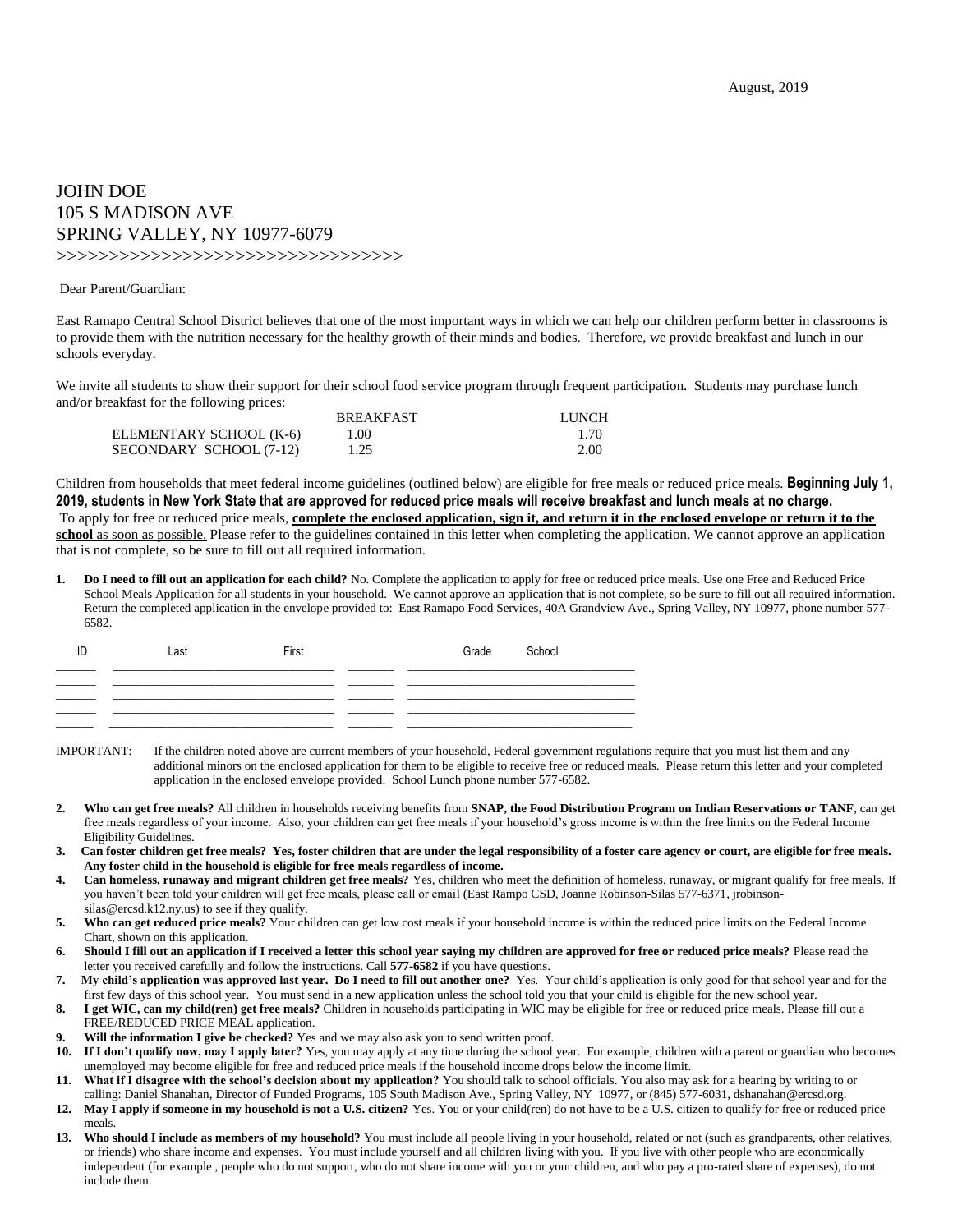- **14. What if my income is not always the same?** List the amount that you normally receive. For example, if you normally make \$1,000 each month, but you missed some work last month and only made \$900, put down that you made \$1,000 per month. If you normally get overtime, include it, but do not include it if you only work overtime sometimes. If you have lost or had your hours or wages reduced, use your current income.
- **15. We are in the military. Do we include our housing allowance as income?** If you get an off-base housing allowance, it must be included as income. However, if your housing is part of the Military Housing Privatization Initiative, do not include your housing allowance as income.
- **16. My spouse is deployed to a combat zone. Is her combat pay counted as income?** No, if the combat pay is received in addition to her basic pay because of her deployment and it wasn't received before she was deployed; combat pay is not counted as income. Contact your School for more information.
- **17. My family needs more help. Are there other programs we might apply for?** To find out how to apply for **SNAP** or other assistance benefits, contact your local assistance office or call **1-800-342-3009.**

## **2019-2020 INCOME ELIGIBILITY GUIDELINES FOR FREE AND REDUCED PRICE MEALS OR FREE MILK**

## REDUCED PRICE ELIGIBILITY INCOME CHART

| Total<br><b>Family Size</b> | Annual   | Monthly | Twice per Month | Every Two Weeks | Weekly  |
|-----------------------------|----------|---------|-----------------|-----------------|---------|
|                             | \$23,107 | \$1,926 | \$963           | \$889           | \$445   |
|                             | \$31,284 | \$2,607 | \$1,304         | \$1,204         | \$602   |
|                             | \$39,461 | \$3,289 | \$1,645         | \$1,518         | \$759   |
|                             | \$47,638 | \$3,970 | \$1,985         | \$1,833         | \$917   |
|                             | \$55,815 | \$4,652 | \$2,326         | \$2,147         | \$1,074 |
|                             | \$63,992 | \$5,333 | \$2,667         | \$2,462         | \$1,231 |
|                             | \$72,169 | \$6,015 | \$3,008         | \$2,776         | \$1,388 |
|                             | \$80,346 | \$6,696 | \$3,348         | \$3,091         | \$1,546 |
| *Each Add'l person add      | \$8,177  | \$682   | \$341           | \$315           | \$158   |

How to Apply: To get free or reduced price meals for your children you may submit a **Direct Certification letter received from the NYS Office of Temporary and Disability Assistance, OR carefully complete one application** for your household and return it to the designated office. If you now receive food stamps, Temporary Assistance to Needy Families (TANF) for any children, or participate in the Food Distribution Program on Indian Reservations (FDPIR), the application must include the children's names, the household food stamp, TANF or FDPIR number and the signature of an adult household member. All children with the same case number may be listed on the same application. Separate applications are required for children with different case numbers. If you do not list a food stamp, TANF or FDPIR number for all the children for whom you are applying, the application must include the names of everyone in the household, the amount of income each household member, and how often it is received and where it comes from. It must include the signature of an adult household member and that adult's social security number, or the word "**none**" if the adult does not have a social security number. An application that is not complete cannot be approved. Contact your local Department of Social Services for your food stamp or TANF number or complete the income portion of the application.

Reporting Changes: The benefits that you are approved for at the time of application are effective for the entire school year. **You no longer need to report changes for an increase in income or decrease in household size, or if you no longer receive food stamps.**

Income Exclusions: The value of any child care provided or arranged, or any amount received as payment for such child care or reimbursement for costs incurred for such care under the Child Care Development (Block Grant) Fund should not be considered as income for this program.

Reduced Price Eligible Students: **Beginning July 1, 2019, students in New York State that are approved for reduced price meals will receive breakfast and lunch meals at no charge.**

In the operation of child feeding programs, no child will be discriminated against because of race, sex, color, national origin, age or disability

Meal Service to Children With Disabilities: Federal regulations require schools and institutions to serve meals at no extra charge to children with a disability which may restrict their diet. A student with a disability is defined in 7CFR Part 15b.3 of Federal regulations, as one who has a physical or mental impairment which substantially limits one or more major life activities of such individual, a record of such an impairment or being regarded as having such an impairment. Major life activities include but are not limited to: functions such as caring for one's self, performing manual tasks, seeing, hearing, eating, sleeping, walking, standing, lifting, bending, speaking, breathing, learning, reading, concentrating, thinking, communicating, and working. You must request meal modifications from the school and provide the school with medical statement from a State licensed healthcare professional. If you believe your child needs substitutions because of a disability, please get in touch with us for further information, as there is specific information that the medical statement must contain.

Confidentiality: The United States Department of Agriculture has approved the release of students names and eligibility status, without parent/guardian consent, to persons directly connected with the administration or enforcement of federal education programs such as Title I and the National Assessment of Educational Progress (NAEP), which are United States Department of Education programs used to determine areas such as the allocation of funds to schools, to evaluate socioeconomic status of the school's attendance area, and to assess educational progress. Information may also be released to State health or State education programs administered by the State agency or local education agency, provided the State or local education agency administers the program, and federal State or local nutrition programs similar to the National School Lunch Program. Additionally, all information contained in the free and reduced price application may be released to persons directly connected with the administration or enforcement of programs authorized under the National School Lunch Act (NSLA) or Child Nutrition Act (CNA); including the National School Lunch and School Breakfast Programs, the Special Milk Program, the Child and Adult Care Food Program, Summer Food Service

Program and the Special Supplemental Nutrition Program for Women Infants and Children (WIC); the Comptroller General of the United States for audit purposes, and federal, State or local law enforcement officials investigating alleged violation of the programs under the NSLA or CNA.

Reapplication: You may apply for benefits any time during the school year. Also, if you are not eligible now, but during the school year become unemployed, have a decrease in household income, or an increase in family size you may request and complete an application at that time.

The disclosure of eligibility information not specifically authorized by the NSLA requires a written consent statement from the parent/guardian. We will let you know when your application is approved or denied.